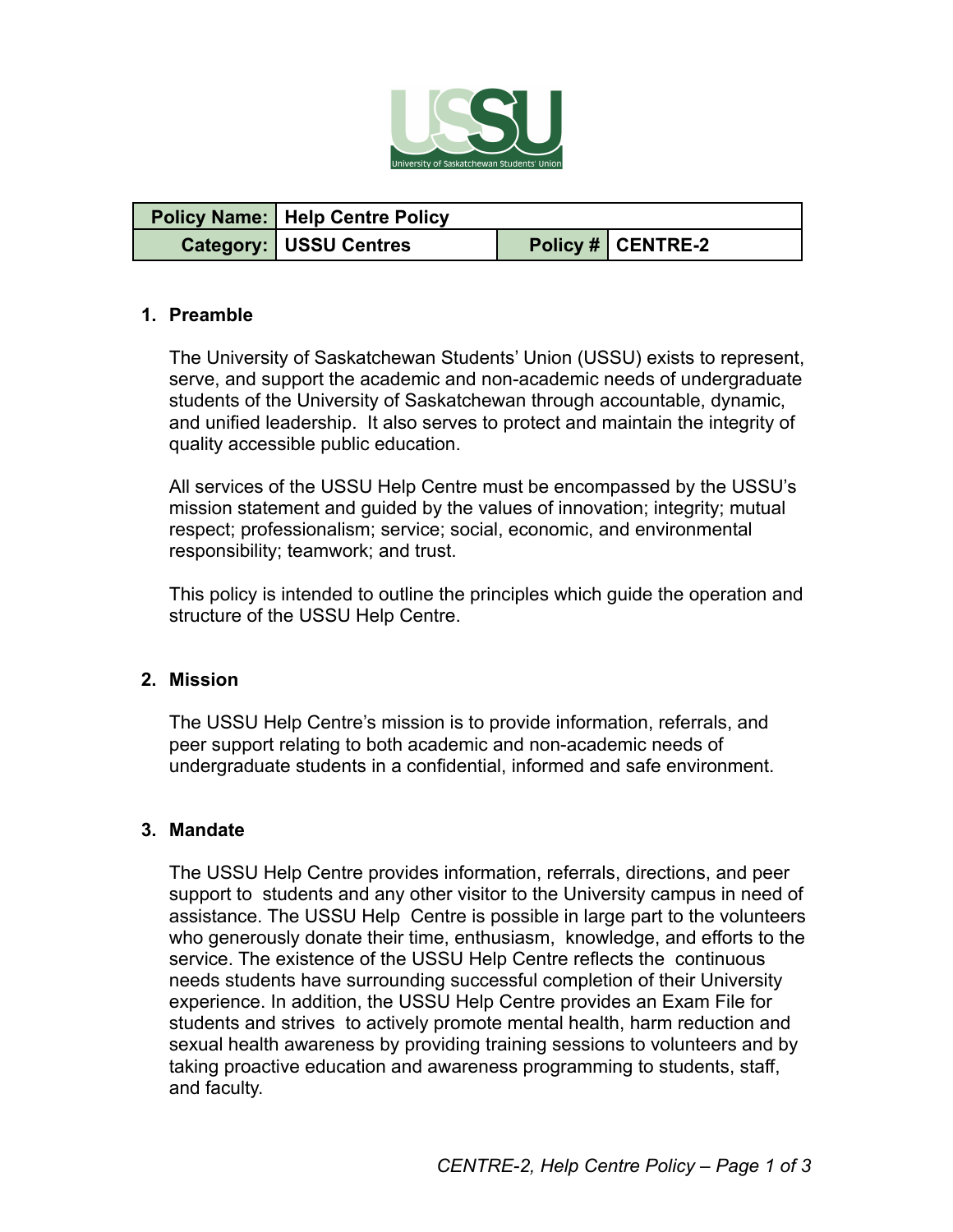# **4. Accountability**

The USSU Help Centre Coordinator is responsible for the operation of the USSU Help Centre and will ensure that the services offered effectively meet the needs of students. The USSU Help Centre Coordinator will report regularly to the USSU Business and Services Manager.

## **5. Volunteers**

#### **5.1Criteria**

● Volunteers must be registered students at the University of Saskatchewan.

#### **5.2A Volunteer is a Person Who**

- Has completed a USSU Volunteer Application and interview process;
- Has been appropriately trained as a front-line volunteer and/or peer supporter by the USSU Help Centre Coordinator; and
- Regularly works in the USSU Help Centre for a minimum weekly time period as determined by the USSU Help Centre Coordinator.

#### **5.3General Duties & Responsibilities of a Volunteer**

- To be trained in basic peer supporting, with additional mental health training made available to those volunteers interested in being a regular peer supporter;
- To attend USSU Help Centre meetings when scheduled;
- To attend all USSU Help Centre training sessions;
- To provide the services of the USSU Help Centre in a non-discriminatory manner in accordance with their training; and
- To maintain regularly scheduled work hours in the USSU Help Centre.

## **5.4Volunteer Concerns**

- If a volunteer has a problem with anything in the USSU Help Centre, the first course of action is to talk to the USSU Help Centre Coordinator.
- If a volunteer has a problem with the USSU Help Centre Coordinator, a complaint can be lodged with the USSU Business and Services Manager.
- Should volunteer actions be in violation of such requirements, the USSU Help Centre Coordinator will follow a three-step disciplinary process after consulting with the USSU Business and Services Manager.